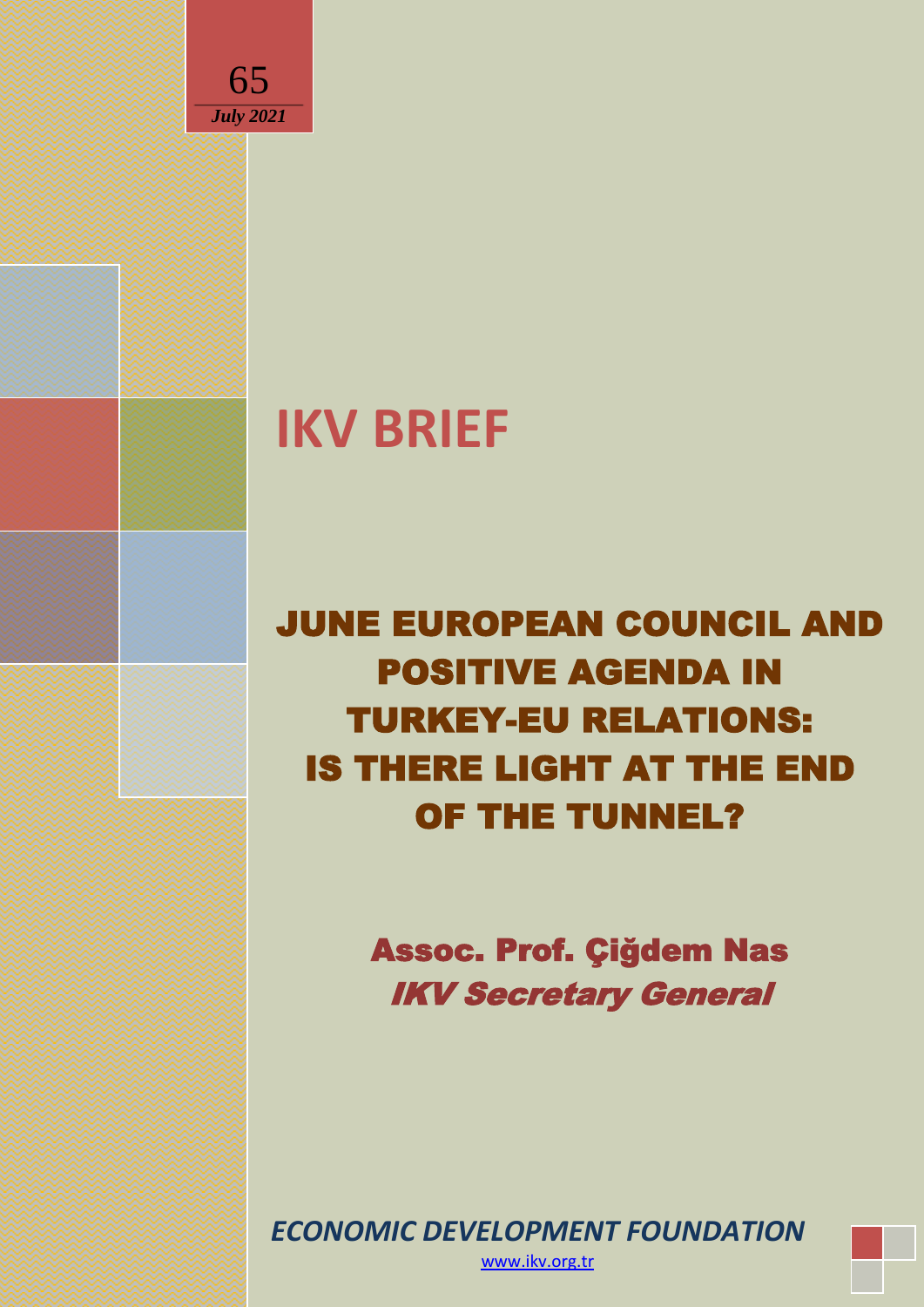## **JUNE EUROPEAN COUNCIL AND POSITIVE AGENDA IN TURKEY-EU RELATIONS: IS THERE LIGHT AT THE END OF THE TUNNEL?**

## **Assoc. Prof. Çiğdem NAS, IKV Secretary General**

Currently, the EU and Turkey are engaged with the promotion of a positive agenda in their relations with a view to instigating a mutually beneficial and interest-oriented relationship. According to public opinion polls conducted by IKV each year between 2015 and 2019 (with TEPAV in 2019), support for EU membership among the population ranges between 60% to 78% while the expectation regarding the probability of accession in the near future is much lower -between 20% and 30% (IKV 2020, [https://www.ikv.org.tr/images/files/kamuoyu%20aras%CC%A7t%C4%B1rmasI%CC](https://www.ikv.org.tr/images/files/kamuoyu%20aras%CC%A7t%C4%B1rmasI%CC%87.pdf)  $\frac{\%87. \text{pdf}}{\text{O}}$ . This situation is caused by a generally shared conviction that EU membership will be beneficial for Turkey and its citizens especially in terms of democratisation, economic welfare and right to move and reside in the EU. However despite the high level of support for EU membership, there is considerable disappointment and lack of trust that Turkey will be able to become a member of the EU in the near future. The stalemate in Turkey's accession process and decline of the credibility of the EU enlargement perspective are responsible for this downturn. In addition, Turkey's diversion from the EU reform path has led to further deterioration in the accession perspective and also contributed to growing estrangement between the parties.

### **Background: Turkey's Perception among the European Public**

In order to assess the feasibility of the positive agenda that is being conceived in Turkey-EU relations at the moment, we need to look at background factors which will impact on future of the relations. Although Turkey is officially a candidate country "destined to join the Union under the same conditions as the other candidate countries" –as expressed in the Helsinki European Council of 1999-, it has recently been described in many other ways by the EU and its leaders. Turkey is generally referred to as a "neighbouring country", a "regional actor" even as a "threat" or "rival" for European security interests.

A survey conducted by the ECFR reveals that 41% of the respondents see Turkey either as a rival (15%) or adversary (26%), while 25% view Turkey as a necessary partner. Only 4% said that they regard Turkey as an ally which shares European values and interests. Another interesting result of the survey is that 30% of the respondents said they did not know, meaning that they did not have an idea about how to position Turkey (ECFR, 09.06.2021. [https://ecfr.eu/publication/crisis-of-confidence-how-europeans](https://ecfr.eu/publication/crisis-of-confidence-how-europeans-see-their-place-in-the-world/)[see-their-place-in-the-world/](https://ecfr.eu/publication/crisis-of-confidence-how-europeans-see-their-place-in-the-world/) ). Based on these results it could be said that there is still a chance to mend ties between Turkey and the EU based on the existence of those who see Turkey as a necessary partner and those who are not yet decided about Turkey's vocation in Europe.

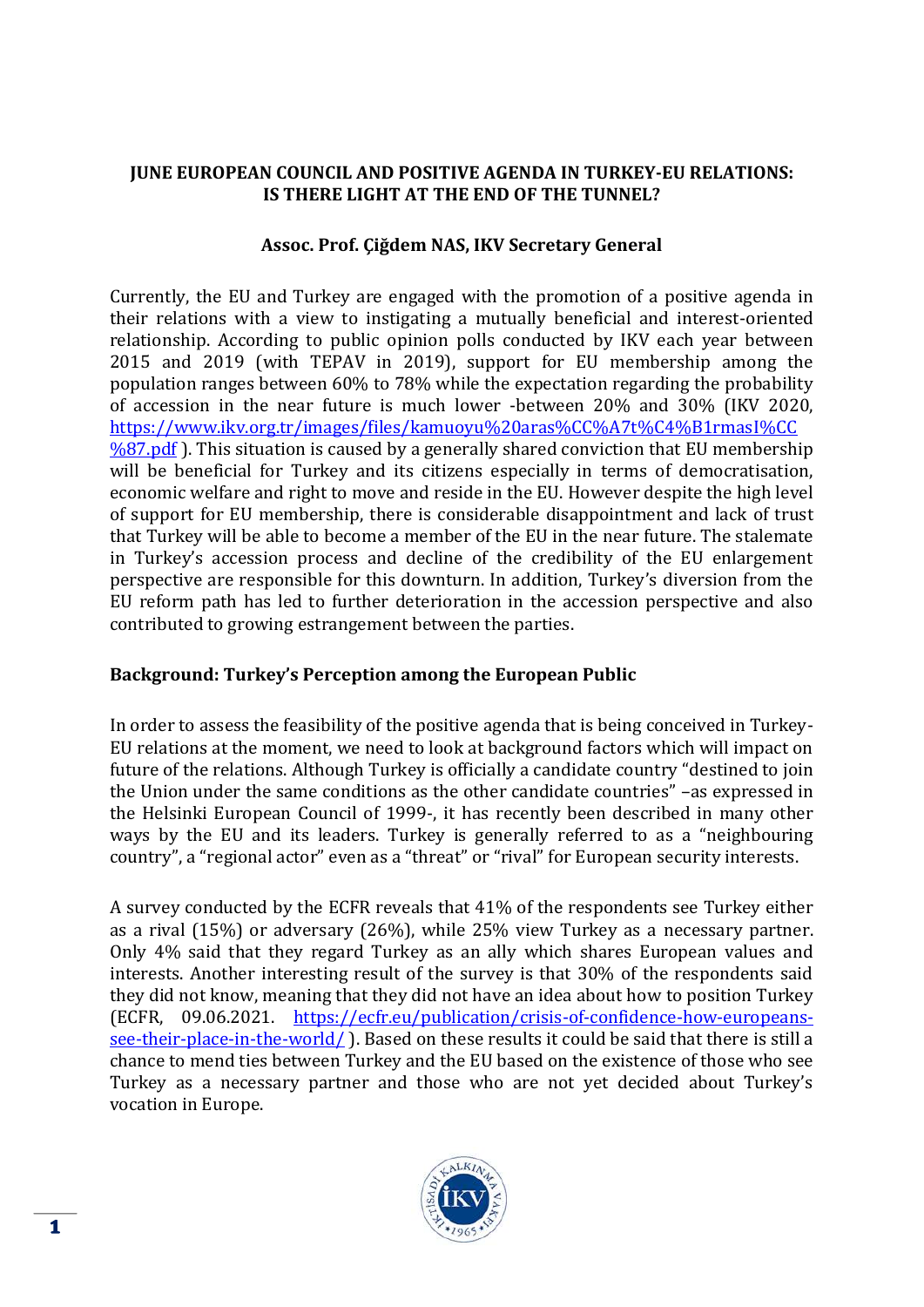Comparing the results of the survey for China and Russia with the results for Turkey, it is found that 25% of the respondents view China as a rival and 12% view the country as an adversary while 18% regard Russia as a rival and 17% as an adversary. Hence the proportion of those who view Turkey as an adversary is greater than those who view either Russia or China as an adversary. These results are quite alarming for the Turkey-EU relationship and Turkey's vocation in Europe in general. Turkey is a candidate to join the EU, a member of the Council of Europe since its foundation and a member of NATO that has served a vital role in the defence of the transatlantic area during the Cold War. Turkey is still serving a vital purpose in the fight against terrorist organisations such as ISIS, and hosting nearly 4 million refugees who would otherwise seek to find refuge in other countries including EU Member States.

This situation attests to the fact that there is a discrepancy between the formal status of Turkey in European institutions and organisations as a member or candidate country and the growing tension and strife in its perception in the eyes of Europeans, be it at the level of elites or the general public. This discrepancy in turn creates complications in defining the contours of the relationship which is very clearly manifested in the current status of Turkey-EU relations. The positive agenda has been an attempt by the EU to resolve such complications in the relations and lay the basis for a restructured relationship. However, the EU's effort to lay Turkey's membership perspective to rest and replace it with a partnership model still runs counter to Turkey's resolve not to abandon the membership target. A candidate country which fails to ignite the reform process towards EU criteria is also a contradiction in terms and results in a loss of credibility and persuasiveness.

The lack of harmony between deeds and words is a problem both for individual candidate countries but also and at a larger scale for the EU as well. In the case of Turkey's candidacy process, such ambiguities as "open-ended nature of accession process", wasting the opportunity to reunite Cyprus on the basis of the Annan Plan during the 2004 enlargement of the EU, suspending eight chapters in accession negotiations due to the Cyprus issue and questioning of Turkey's European credentials by leaders such as President Sarkozy of France could be interpreted as a lack of integrity on the part of the EU and may attest to a fundamental contestation in defining Europe and its borders.

# **The Positive Agenda as a** *Panacea* **for Turkey-EU Relations?**

Relations with Turkey were again on the agenda of the European Council which met on 24 June 2021. In the previous European Council meeting which convened online on 25 March, the strategy towards Turkey was defined as being "phased, proportionate and reversible" and aiming to "enhance cooperation in a number of areas of common interest". The leaders stated that they would return to the issue in their June Summit. The 24 June Conclusions included a reference to the "EU's readiness to engage with Turkey" based on the conditionalities set out in the March European Council. They also welcomed the "de-escalation" in Eastern Mediterranean which was propelled by Turkey's withdrawal of its vessels from the contested waters and restart of exploratory

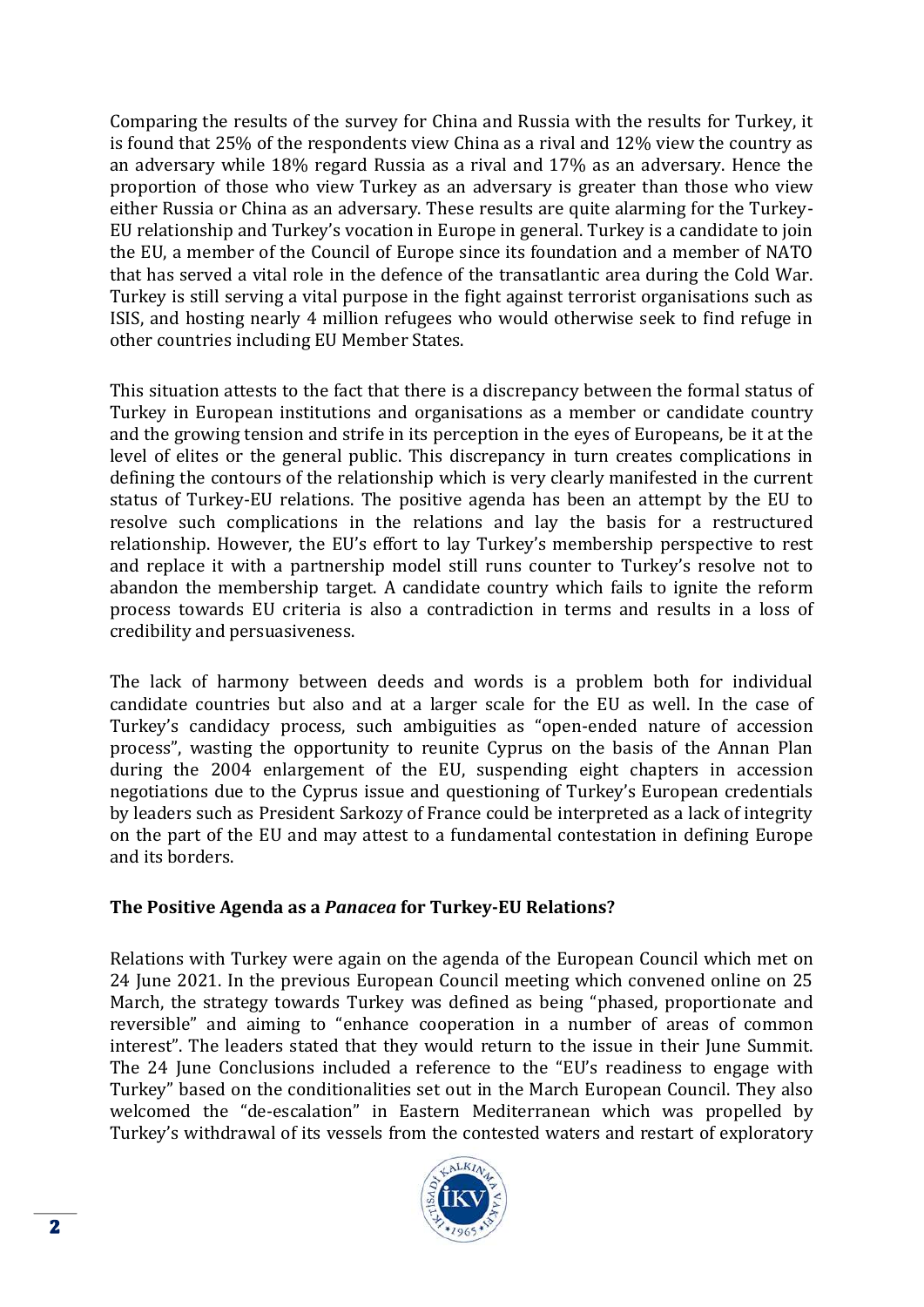talks and high-level visits between Turkey and Greece and also underlined the need to sustain this situation.

# *Customs Union modernisation: Can it be the low-hanging fruit?*

Expectations regarding the start of talks on the modernisation of the Turkey-EU Customs Union were running high as the European Council in March referred to the June Summit to take further action on the positive agenda. While the matter was deliberated among the leaders, it became evident that the time to finalize the mandate to start negotiations was still not ripe. The Council conclusions stated that the Council "takes note of the start of work at technical level towards a mandate for the modernisation of the EU-Turkey Customs Union and recalls the need to address current difficulties in the implementation of the Customs Union, ensuring its effective application to all Member States". Hence, technical talks between Turkey and the EU would need to continue with a view to resolving the current trade irritants in the Customs Union while at the same time, preparations for a mandate for the modernisation of the Customs Union would be pursued.

This mandate could be adopted by the Council "subject to additional guidance by the European Council". This quite tricky expression implied that the European Council would have to specifically task the Council to go ahead with the mandate, a process which would again bring about bargaining and compromise among the Member states at the highest level. Taking into account the critical and sanctions-oriented approaches towards Turkey espoused by some Member States, deliberations on whether or not to task the Council to finalize the mandate to start modernisation talks could be quite cumbersome and would depend upon the progress of technical work between the parties regarding the resolution of current difficulties in the functioning of the Customs Union. Whether or not the Cyprus issue would still be utilized to prevent the start of the modernisation process is quite ambiguously formulated in the Conclusions and not yet clear.

# *Engagement at the highest level: Window dressing or sincere exchange?*

While the "jewel in the crown" of the positive agenda can be denoted as the Customs Union modernisation, refugee cooperation, restart of high level dialogues and people-topeople contacts –which was omitted from the June 24 Conclusions- are the other components. The European Council noted that preparatory work was ongoing with regard to the high level dialogues on "issues of mutual interest, such as migration, public health, climate, counterterrorism and regional issues". This seems to be a more easily attainable part of the positive agenda and despite the lack of high stakes involved due to the absence of an integration perspective, it may turn out to be a useful tool for engagement between the parties. Taking into account that high level dialogues will address very relevant issues such as climate, public health and counterterrorism, both Turkey and the EU may use this platform to coordinate their respective policies and strategies and engage in meaningful cooperation.

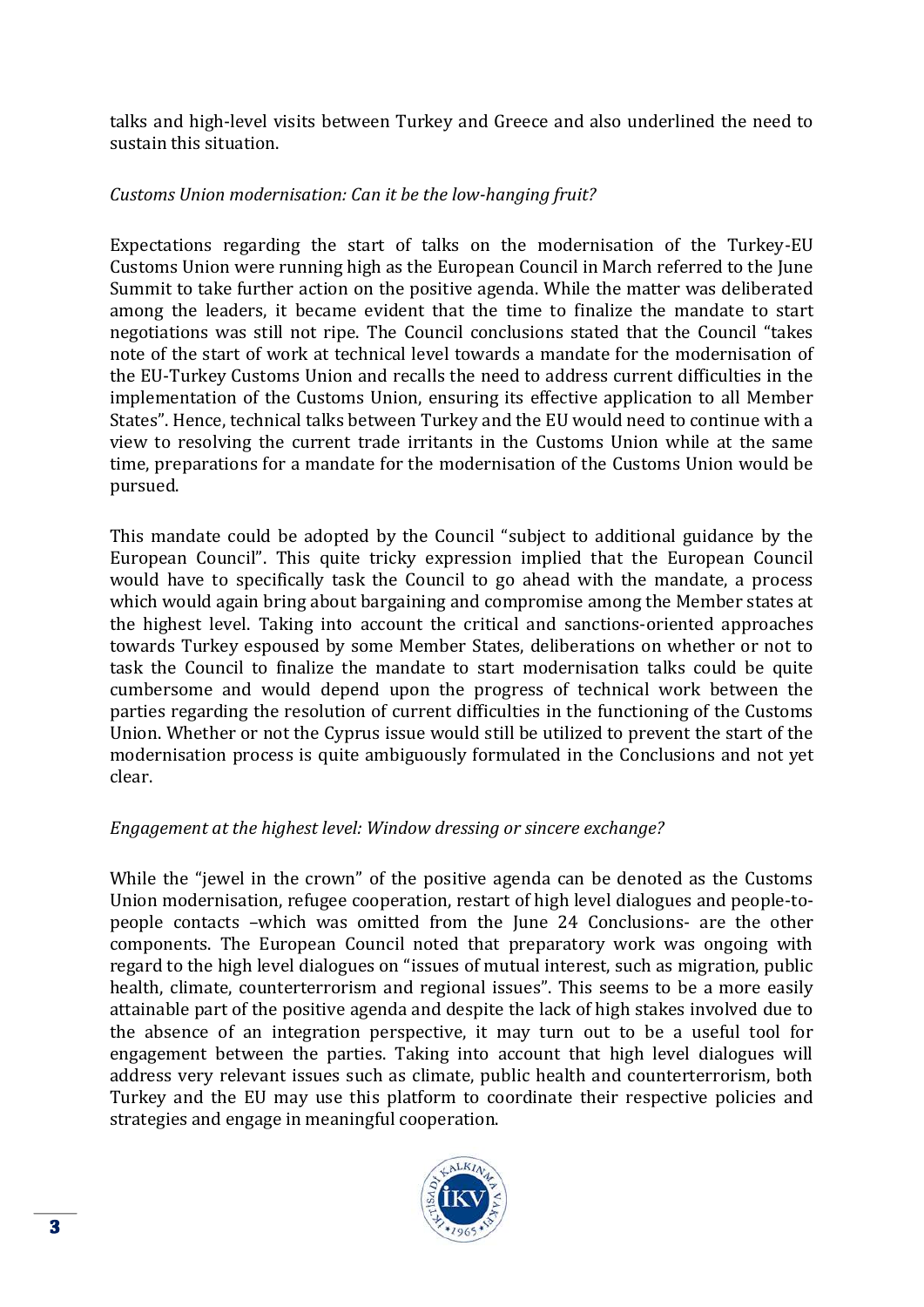#### *Refugee cooperation as a trigger for closer relations?*

Last but not least, refugee cooperation remains as the most critical issue on the agenda of Turkey-EU relations especially from the point of view of the EU which finds it difficult to develop a coherent migration policy based on equitable burden sharing. The most concrete step has been taken by the European Council in this issue area by calling on the Commission "to put forward without delay formal proposals for the continuation of financing for Syrian refugees and host communities in Turkey, Jordan, Lebanon and other parts of the region". However, refugee cooperation between Turkey and the EU is part of a larger framework of the EU's support to Syrian refugees and host communities in the region and is not directly linked to the other aspects of Turkey-EU relations. In this respect, it cannot be seen as a continuation of the 18 March 2016 Turkey-EU Statement which included a more general perspective on Turkey-EU relations including targets such as opening of chapters in accession negotiations, visa liberalisation and Customs Union modernisation.

### *The enduring shadow of the Cyprus issue*

The Cyprus issue remained a primary concern of the European Council which creates a flash point in Turkey-EU relations due to the differing positions of the parties. The European Council noted its support for a comprehensive settlement of the problem "on the basis of a bicommunal, bizonal federation with political equality, in accordance with the relevant UN Security Council Resolutions". It also referred to the informal meeting which took place in Geneva in April and noted its regret that the meeting did not lead to the resumption of formal negotiations. The Council aimed to continue to play an active role in the process which seems to be quite challenging since the Turkish side expressed its preference for a two-state solution on the island.

#### *Continuing relevance of values as the basis of common interests*

The elephant in the room was political criteria that the EU criticized Turkey for failing to implement in recent regular reports and declarations. The European Parliament has been quite vocal in this respect calling for the suspension of the accession negotiations due to failure to fulfil the political aspects of the Copenhagen criteria. The European Council included the political criteria in its new strategy towards Turkey, yet avoided to attribute priority to this issue area. Reference to rule of law and fundamental rights as a key concern came towards the end of the part on Turkey in the conclusions of the June European Council. It was noted that dialogue in these issues remains "an integral part of the EU-Turkey relationship".

The positive agenda was earlier devised by the EU in 2020 mostly in connection with the rising tension in the Eastern Mediterranean and contain Turkey with the promise of a revitalisation of the relations. The membership perspective is absent and hence the political criteria for membership are placed on the back burner. The relevance of democratic and good governance issues for Turkey-EU relations not only in the